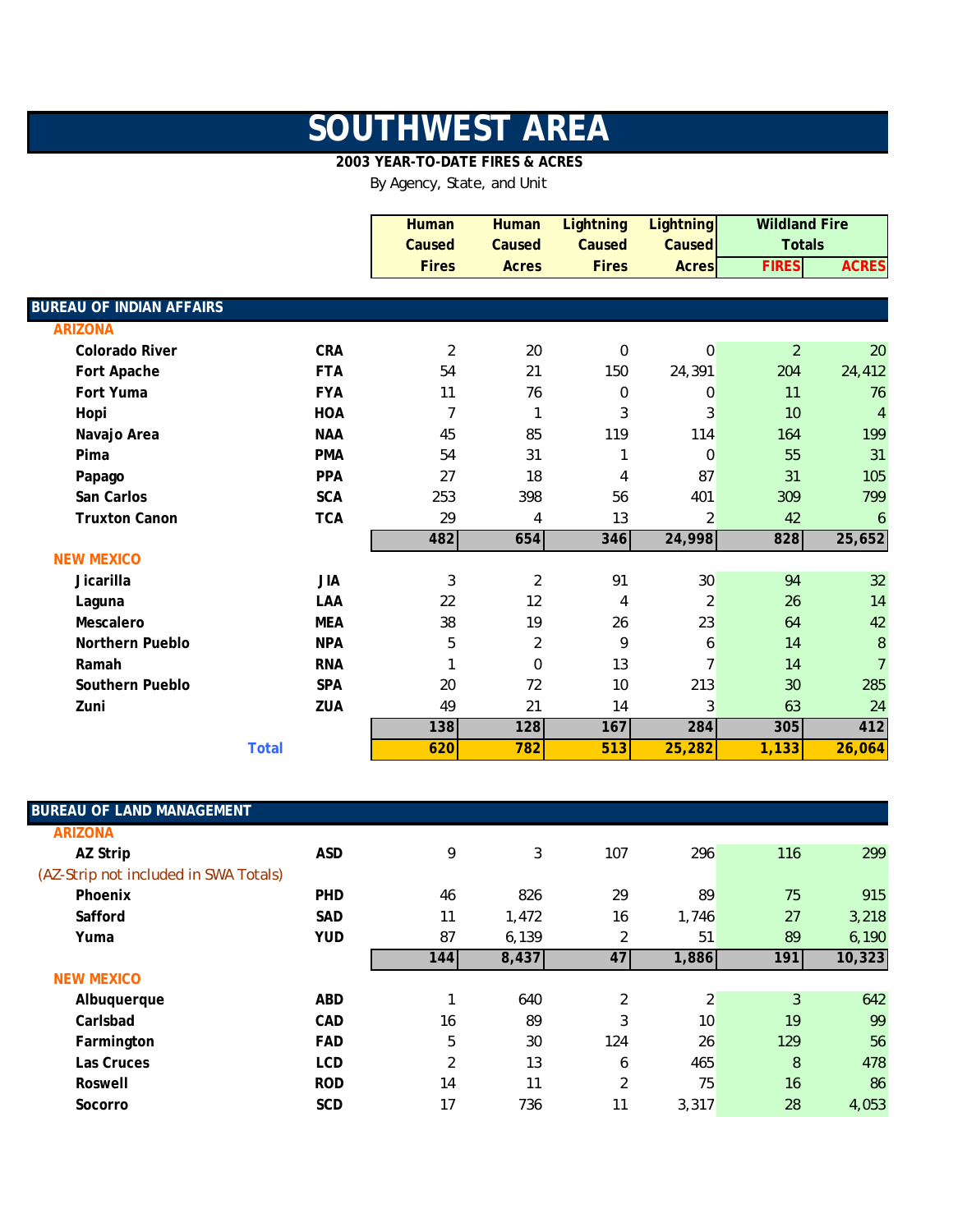| <b>Taos</b>                             | <b>TAD</b>   | $\mathbf{1}$     | 0                       | 22             | 30               | 23               | 30              |
|-----------------------------------------|--------------|------------------|-------------------------|----------------|------------------|------------------|-----------------|
|                                         |              | 56               | 1,519                   | 170            | 3,925            | 226              | 5,444           |
|                                         | <b>Total</b> | 200              | 9,956                   | 217            | 5,811            | 417              | 15,767          |
|                                         |              |                  |                         |                |                  |                  |                 |
| <b>DEPARTMENT OF DEFENSE</b>            |              |                  |                         |                |                  |                  |                 |
| <b>ARIZONA</b>                          |              | $\mathbf 0$      | 0                       | $\mathbf 0$    | 0                |                  |                 |
| Fort Huachuca                           |              | 0                | 0                       | $\pmb{0}$      | 0                | $\boldsymbol{0}$ | 0               |
|                                         |              | $\overline{0}$   | 0                       | $\overline{0}$ | 0                | 0                | $\overline{0}$  |
| <b>U.S. FISH &amp; WILDLIFE SERVICE</b> |              |                  |                         |                |                  |                  |                 |
| <b>ARIZONA</b>                          |              |                  |                         |                |                  |                  |                 |
| <b>Buenos Aires</b>                     | <b>BAR</b>   | 1                | 7                       | 0              | $\boldsymbol{0}$ | $\mathbf{1}$     | $\overline{7}$  |
| <b>Bill Williams</b>                    | <b>BWR</b>   | 0                | 0                       | 1              | 50               |                  | 50              |
| Cibola                                  | <b>CBR</b>   | 3                | 14                      | 0              | 0                | 3                | 14              |
| Cabeza Prieta                           | <b>CPR</b>   | 0                | 0                       | 0              | $\Omega$         | $\mathbf{0}$     | $\overline{0}$  |
| Havasu                                  | <b>HVR</b>   | 23               | 2,993                   | $\overline{2}$ | 2,180            | 25               | 5,173           |
| Imperial                                | <b>IMR</b>   | 1                | 275                     | 0              | 0                | $\mathbf{1}$     | 275             |
| San Bernardino                          | <b>SBR</b>   | 0                | 0                       | 0              | 0                | $\overline{0}$   | $\overline{0}$  |
|                                         |              | 28               | 3,289                   | $\overline{3}$ | 2,230            | 31               | 5,519           |
| <b>NEW MEXICO</b>                       |              |                  |                         |                |                  |                  |                 |
| Bosque Del Apache                       | <b>BDR</b>   | $\mathbf 0$      | $\boldsymbol{0}$        | 1              | 10               | $\mathbf{1}$     | 10              |
| <b>Bitter Lake</b>                      | <b>BTR</b>   |                  | 15                      | 1              | 1                | $\overline{2}$   | 16              |
| Las Vegas                               | <b>LVR</b>   | 0                | 0                       | 0              | 0                | $\overline{0}$   | $\mathbf{0}$    |
| San Andres                              | <b>SNR</b>   | 0                | 0                       | 0              | 0                | 0                | $\mathbf 0$     |
| Sevilleta                               | <b>SER</b>   | $\boldsymbol{0}$ | $\mathbf 0$             | 0              | $\boldsymbol{0}$ | $\mathbf 0$      | $\mathbf{0}$    |
|                                         |              | $\overline{1}$   | 15                      | 1              | 1                | $\overline{2}$   | $\overline{16}$ |
| <b>WEST TEXAS (FED. ONLY)</b>           |              |                  |                         |                |                  |                  |                 |
| Mule Shoe                               | <b>MLR</b>   | 0                | 0                       | 0              | $\boldsymbol{0}$ | $\boldsymbol{0}$ | 0               |
|                                         |              | $\overline{0}$   | $\overline{\mathbf{0}}$ | $\pmb{0}$      | $\overline{0}$   | $\mathbf 0$      | $\overline{0}$  |
|                                         | <b>Total</b> | $\overline{29}$  | 3,304                   | $\overline{4}$ | 2,231            | 33               | 5,535           |

| NATIONAL PARK SERVICE |            |                |          |    |          |                |              |
|-----------------------|------------|----------------|----------|----|----------|----------------|--------------|
| <b>ARIZONA</b>        |            |                |          |    |          |                |              |
| Canyon de Chelly      | <b>CAP</b> |                |          |    |          | $\overline{0}$ | $\mathbf{0}$ |
| Coronado              | <b>COP</b> |                |          |    |          | $\mathbf 0$    | $\Omega$     |
| <b>Grand Canyon</b>   | <b>GCP</b> | 6              |          | 19 | 12,616   | 25             | 12,617       |
| Organ Pipe            | <b>ORP</b> |                |          |    |          | $\mathbf 0$    | $\Omega$     |
| Saguaro               | <b>SAP</b> | 0              | 0        | 3  | 3,620    | 3              | 3,620        |
| Sunset Crater Volcano | <b>SUP</b> | 1              | 0        | 4  | $\Omega$ | 5              | $\mathbf{0}$ |
| Tonto                 | <b>TOP</b> |                |          |    |          | $\overline{0}$ | $\mathbf{0}$ |
| <b>Walnut Canyon</b>  | <b>WAP</b> |                |          |    |          | $\overline{0}$ | $\mathbf{0}$ |
| Wupatki               | <b>WUP</b> | $\overline{2}$ | $\Omega$ |    | 901      | 9              | 901          |
|                       |            | <b>Q</b>       |          | 33 | 17,137   | 42             | 17,138       |
| <b>NEW MEXICO</b>     |            |                |          |    |          |                |              |
| <b>Bandelier NM</b>   | <b>BAP</b> | 2              | 34       |    |          | 9              | 35           |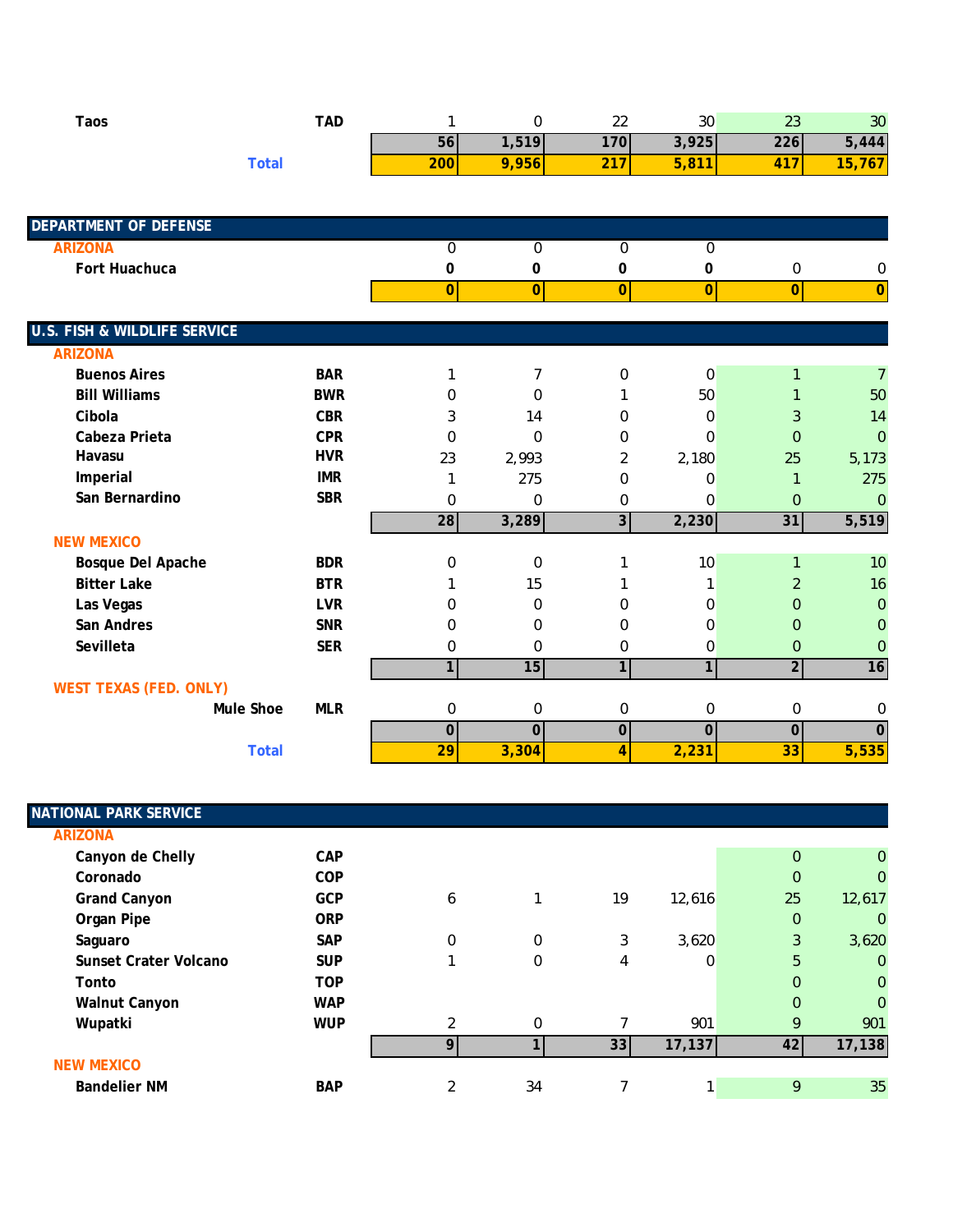| Carlsbab                            |              |                  |                |             |             |                |                  |                             |
|-------------------------------------|--------------|------------------|----------------|-------------|-------------|----------------|------------------|-----------------------------|
|                                     |              | CCP              | 0              | 0           | 1           | 40             | $\mathbf{1}$     | 40                          |
| El Morro                            |              | <b>ELP</b>       | 0              | 0           | 1           | 3              |                  |                             |
| <b>El Malpais</b>                   |              | <b>EMP</b>       | 5              | 1           | 7           | 15             | 12               | 16                          |
| <b>Salinas Mission</b>              |              | SAP              | 0              | 0           | $\mathbf 0$ | 0              | $\boldsymbol{0}$ | $\boldsymbol{0}$            |
|                                     |              |                  | $\overline{7}$ | 35          | 16          | 59             | 22               | 91                          |
| <b>WEST TEXAS (FED. ONLY)</b>       |              |                  |                |             |             |                |                  |                             |
| Amistad                             |              | <b>AMP</b>       |                |             |             |                | $\mathbf 0$      | $\pmb{0}$                   |
| <b>Big Bend</b>                     |              | <b>BBP</b>       |                |             |             |                | $\mathbf 0$      | $\boldsymbol{0}$            |
| Guadalupe                           |              | <b>GUP</b>       |                |             |             |                | $\mathbf 0$      | $\boldsymbol{0}$            |
| Lake Meredith                       |              | LAP              |                |             |             |                | $\mathbf 0$      | $\boldsymbol{0}$            |
| Rio Grande                          |              | <b>RGP</b>       |                |             |             |                | $\mathbf 0$      | $\pmb{0}$                   |
|                                     |              |                  | $\pmb{0}$      | $\mathbf 0$ | $\mathbf 0$ | $\overline{0}$ | $\mathbf 0$      | $\overline{0}$              |
|                                     | <b>Total</b> |                  | 16             | 36          | 49          | 17,196         | 64               | 17,229                      |
|                                     |              |                  |                |             |             |                |                  |                             |
| <b>OTHER</b><br><b>NEW MEXICO</b>   |              |                  |                |             |             |                |                  |                             |
| Los Alamos Nat. Lab                 |              | LAE              |                |             |             |                | $\boldsymbol{0}$ |                             |
|                                     | <b>Total</b> |                  | 0              | 0           | 0           | 0              | $\overline{0}$   | $\pmb{0}$<br>$\overline{0}$ |
|                                     |              |                  |                |             |             |                |                  |                             |
|                                     |              |                  |                |             |             |                |                  |                             |
| <b>STATES</b>                       |              |                  |                |             |             |                |                  |                             |
| <b>ARIZONA</b>                      |              |                  |                |             |             |                |                  |                             |
| Arizona St. Land Dept.              |              | <b>AZS</b>       | 312            | 5,040       | 80          | 408            | 392              | 5,448                       |
|                                     | Total        |                  | 312            | 5,040       | 80          | 408            | 392              | 5,448                       |
|                                     |              |                  |                |             |             |                |                  |                             |
|                                     |              |                  |                |             |             |                |                  |                             |
| <b>NEW MEXICO</b>                   |              |                  |                |             |             |                |                  |                             |
| Chama District                      |              | N <sub>1</sub> S | 28             | 38          | 51          | 10             | 79               | 48                          |
| <b>Cimarron District</b>            |              | N <sub>2</sub> S | 3              | 87          | 43          | 187            | 46               | 274                         |
| <b>Socorro District</b>             |              | N <sub>3</sub> S | 73             | 2,862       | 42          | 163,469        | 115              | 166,331                     |
| Las Vegas District                  |              | N4S              | 77             | 79          | 91          | 3,160          | 168              | 3,239                       |
| <b>Capitan District</b>             |              | N <sub>5</sub> S | 70             | 4,031       | 23          | 578            | 93               | 4,609                       |
| <b>Bernalillo District</b>          |              | N6S              | 152            | 1,634       | 57          | 275            | 209              | 1,909                       |
|                                     |              |                  | 403            | 8,731       | 307         | 167,679        | 710              | 176,410                     |
|                                     | <b>Total</b> |                  | 715            | 13,771      | 387         | 168,087        | 1,102            | 181,858                     |
|                                     |              |                  |                |             |             |                |                  |                             |
| <b>USDA FOREST SERVICE</b>          |              |                  |                |             |             |                |                  |                             |
| <b>ARIZONA</b><br>Apache/Sitgreaves |              | <b>ASF</b>       | 43             | 50          | 263         | 24,018         | 306              | 24,068                      |

| Coconino          | <b>COF</b> | 94  | 153     | 411   | 8,291  | 505   | 8,444   |
|-------------------|------------|-----|---------|-------|--------|-------|---------|
| Coronado          | <b>CNF</b> | 67  | 86,692  | 63    | 5,081  | 130   | 91,773  |
| Kaibab            | <b>KNF</b> | 23  | 16      | 170   | 508    | 193   | 524     |
| Prescott          | <b>PNF</b> | 45  | 1,000   | 30    | 366    | 75    | 1,366   |
| Tonto             | <b>TNF</b> | 90  | 12,948  | 148   | 1,317  | 238   | 14,265  |
|                   |            | 362 | 100,859 | 1,085 | 39,581 | 1,447 | 140,440 |
| <b>NEW MEXICO</b> |            |     |         |       |        |       |         |
| Carson            | CAF        | 6   | 5       | 94    | 182    | 100   | 187     |
| Cibola            | CIF        | 35  | 438     | 150   | 590    | 185   | 1,028   |